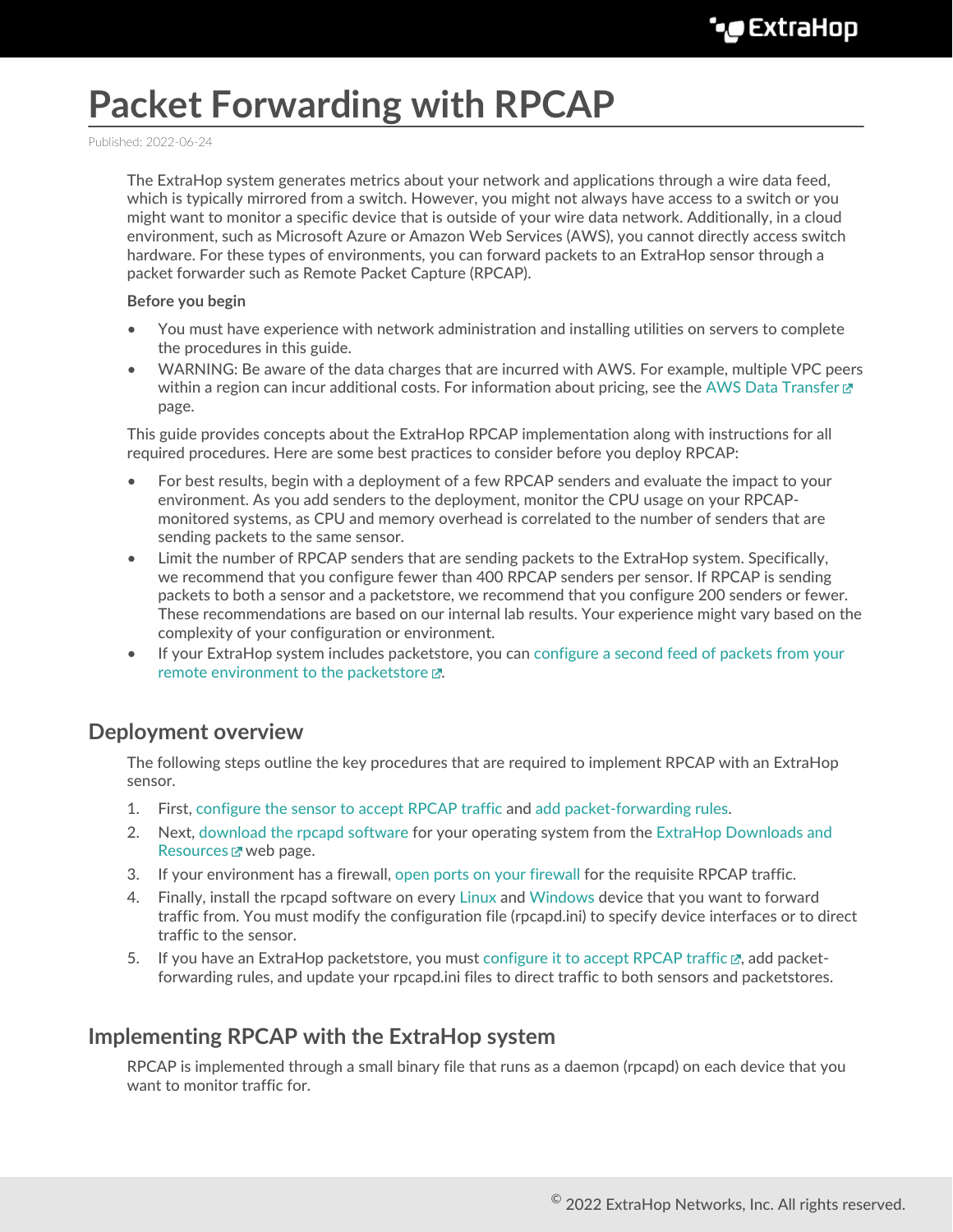The RPCAP installation package for Windows or Linux can be downloaded from the [ExtraHop Downloads](https://customers.extrahop.com/downloads/forwarders) [and Resources](https://customers.extrahop.com/downloads/forwarders)  $\mathbb Z$  web page. The following figure shows a simple RPCAP implementation with a single sensor behind a firewall. Your network configuration might vary.



- 1 Devices with rpcapd installed and configured with the Discover appliance information.
- 2 Discover appliance with RPCAP enabled and packet-forwarding rules configured.
- A Devices initiate connection over a TCP port.
- B Discover appliances send packet-forwarding rules to devices.
- C Packets are forwarded over a UDP port range.

The ExtraHop implementation of RPCAP operates in active mode, which means that devices installed with rpcapd software initiate a TCP connection to the ExtraHop system over defined ports. After the TCP connection is established, the ExtraHop system responds with packet-forwarding rules that identify the allowed traffic. When the allowed traffic is detected on the monitored rpcapd device, packets are forwarded to the ExtraHop system over a designated UDP port range.

Each rpcap-installed device contains a configuration file (rpcapd.ini) with the IP addresses of the sensors where traffic should be sent, and the TCP port over which the connection should be initiated.

Each ExtraHop system must have an interface configured to monitor RPCAP traffic. In addition, your ExtraHop system must be configured with packet-forwarding rules that determine which packets are forwarded by the remote devices.

**Important:** Each interface that monitors RPCAP traffic can process a maximum of 1 Gbps.

# <span id="page-1-0"></span>**Configure RPCAP on the ExtraHop system**

You can configure RPCAP and management on the same interface, but you might want to configure a second interface only for RPCAP to avoid unnecessary performance degradation.

- 1. Log in to the Administration settings on the ExtraHop system through https://<extrahophostname-or-IP-address>/admin.
- 2. In the Network Settings section, click **Connectivity**.
- 3. Select interface 1, 2, 3, or 4. The EDA 1000v and ETA 1150v only have interfaces 1 and 2.
- 4. From the Interface Mode drop-down list, select **Management Port + RPCAP/ERSPAN/VXLAN Target**.
- 5. DHCPv4 is enabled by default. If your remote devices do not support DHCP, you can disable DHCP and configure a static IP address. Or, you can click on IPv6 to configure your IP address through DHCP or through a static IP address or range on an IPv6 network. Make sure the management interfaces are not configured with overlapping subnets.
- 6. Click **Save**.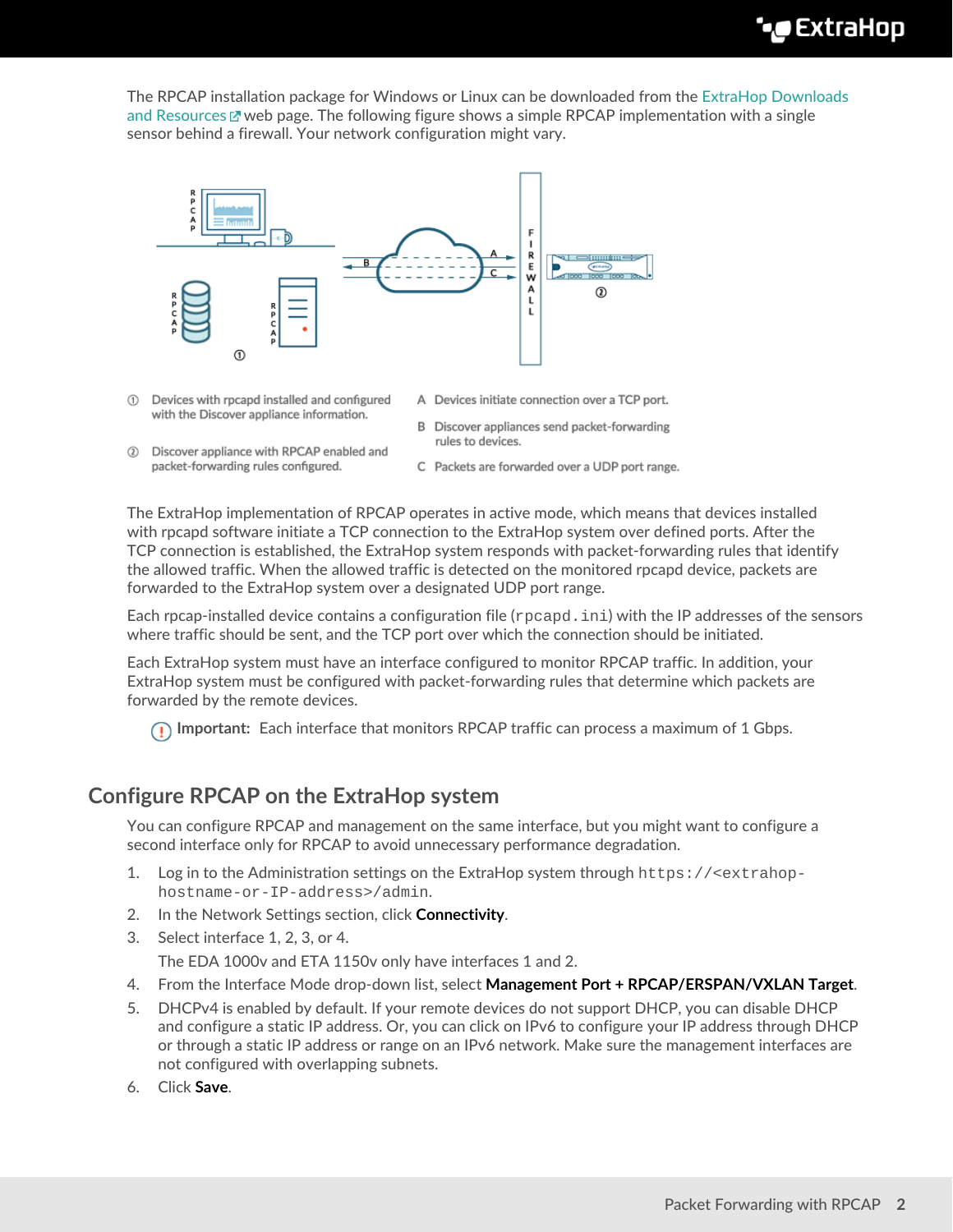# <span id="page-2-0"></span>**Configure packet-forwarding rules on the ExtraHop system**

After you configure the interface as an RPCAP target, you must configure packet-forwarding rules. Packet forwarding rules limit what traffic is allowed to be sent to the ExtraHop system through RPCAP.

By default, an entry is configured for port 2003 that accepts traffic from all interface addresses. You can modify the default entry for your environment, delete the default entry, and add additional entries. Make sure that you specify port numbers greater than 1023 to avoid conflicts with reserved ports. It is a good practice to set these rules first, so that when you configure rpcapd on your remote devices, the ExtraHop system is ready to receive the forwarded packets.

You can configure up to 16 rules for packet forwarding in the ExtraHop system; each rule must have a single TCP port over which the ExtraHop system communicates the packet-forwarding rules to rpcapd devices.

**Important:** The information in the rpcapd configuration file on the devices that are forwarding packets must not contradict the rules set in the ExtraHop system.

- 1. Log in to the Administration settings on the ExtraHop system through https://<extrahophostname-or-IP-address>/admin.
- 2. In the Network Settings section, click **Connectivity**.
- 3. In the RPCAP Settings section, complete one of the following actions:
	- Click on **2003** to open the default entry.
	- Click **Add** to add a new entry.
		- **Important:** Port numbers must be 1024 or greater.
- 4. In the Add RPCAP Port Definition section, complete the following information:
	- a) In the Port field, type the TCP port that will communicate information about this packet forwarding rule. Port entries must be unique for each interface subnet on the same server.
	- b) In the Interface Address field, type the IP address or CIDR range of the interface on the device that you want the ExtraHop system to receive traffic from. For example, 10.10.0.0/24 will forward all traffic on the system that is part of that CIDR range, \* is a wildcard that will match all traffic on the system, or 10.10.0.5 will only send traffic on the interface that matches the 10.10.0.5 IP address.



- **Note:** If a machine has multiple interfaces, and you do not specify an interface in the traffic rules or the rpcapd.ini file, the ExtraHop system will pick a single interface to forward traffic from. The ExtraHop system usually picks the interface with the name that comes first alphabetically. However, we recommend that you specify the interface in the traffic rules to ensure consistent behavior. We also recommend that you select the interface by address, rather than name.
- c) In the Interface Name field, type the name of the interface on the device that will send traffic to the ExtraHop system. For example, eth0 in a Linux environment or \Device \NPF\_{2C2FC212-701D-42E6-9EAE-BEE969FEFB3F} in a Windows environment.
- d) In the Filter field, type the ports for the traffic that you want to forward to the ExtraHop system in Berkeley Packet Filter (BPF) syntax. For example, you can type  $top$  port 80 to forward all traffic on TCP port 80 from your remote network device to the ExtraHop system. For more information about BPF syntax, see [Filter packets with Berkeley Packet Filter syntax](https://docs.extrahop.com/8.9/bpf-syntax) E.
- 5. Click **Save**, which saves the settings and restarts the capture.
- 6. Repeat these steps to configure additional rules. You can add up to 16 rules.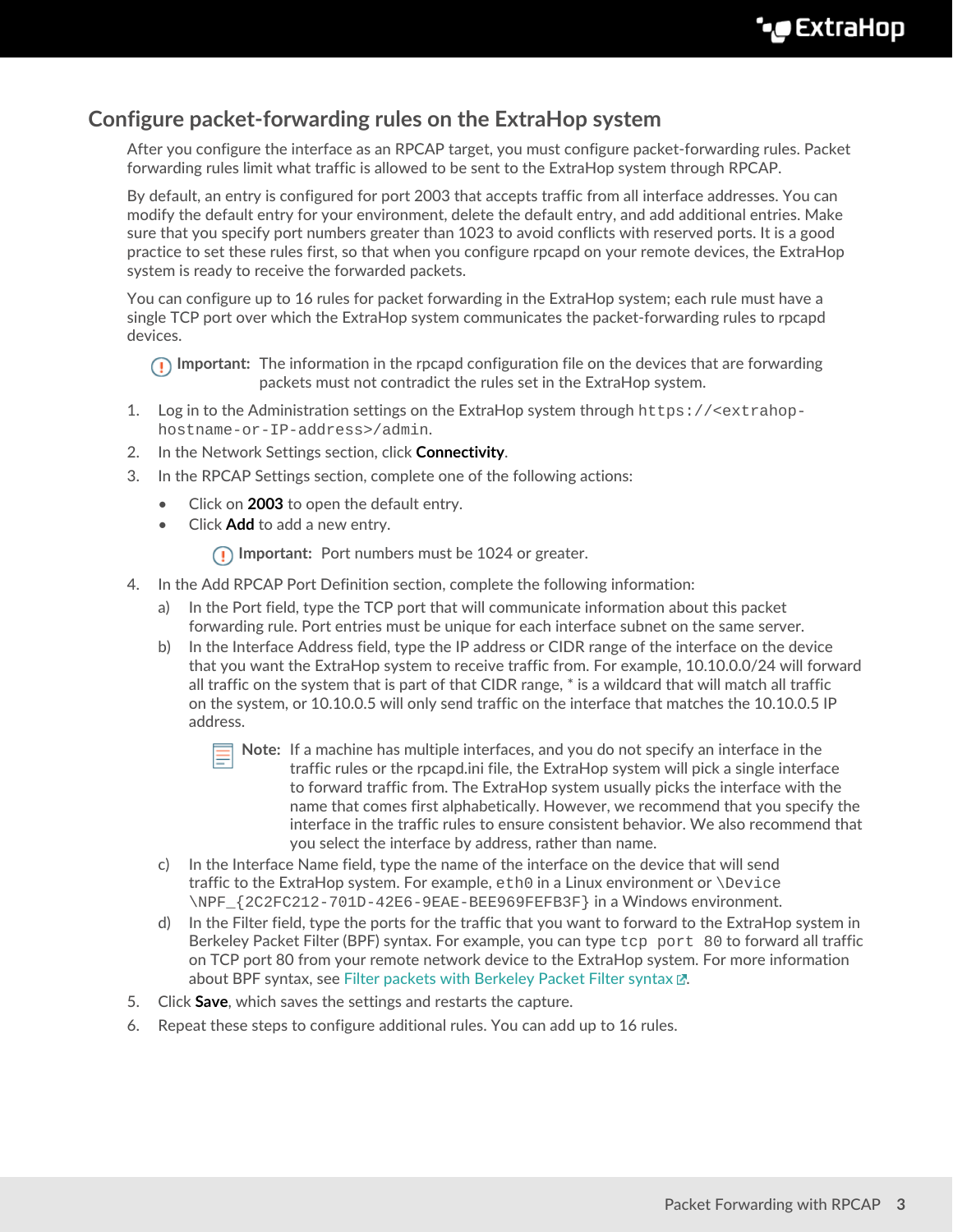# **Save the running configuration file**

After you configure the interface and configure packet forwarding rules, you must save the changes to the running configuration file.

- 1. Log in to the Administration settings on the ExtraHop system through https://<extrahophostname-or-IP-address>/admin.
- 2. In the Network Settings section, click **Connectivity**.
- 3. Click **View and Save Changes**.
- 4. Review the changes in the Current running config (not yet saved) pane.
- 5. Click **Save**.
- 6. Click **Done**.

### <span id="page-3-0"></span>**Installing rpcapd on your remote devices**

You can customize the rpcapd installation by specifying the following configuration options.

**Important:** These options should not be modified without an understanding of how the change might affect your workflow.

When you run the installation command, rpcapd automatically starts and initiates communication to the IP address and destination port specified in the command. For example, on a Linux device, where 172.18.10.25 is the IP address of the sensor and the TCP port is 2003, the installation command is sudo ./install.sh -k 172.18.10.25 2003.

Running the install command creates a configuration file (rpcapd.ini) with an ActiveClient entry that defines the IP address and destination port of the sensor, such as ActiveClient = 10.0.0.100,2003. The configuration file can be modified to change the sensor information or to further filter the traffic that is sent to the sensor.

If you want to forward traffic from multiple interfaces, you must specify multiple ActiveClient values in the rpcapd.ini file. We recommend that you specify the interface names explicitly. For example, the following configuration forwards traffic from both eth0 and eth1:

```
ActiveClient=172.25.26.5, 2003, ifname=eth0
ActiveClient=172.25.26.5, 2003, ifname=eth1
```
### **Standard Script**

The standard startup script  $\frac{\gamma_{\text{etc}}}{\gamma_{\text{etc}}}$  init.d/rpcapd) calls rpcapd with the following options:

 $-\nabla$ 

Runs rpcap in active mode only instead of both active and passive modes.

-d

Runs rpcap as a daemon (in Linux) or as a service (in Windows).

 $-\mathbb{L}$ 

Sends log messages to a syslog server.

### **Script Filters**

Modify the start up script to refine the traffic that is sent to the sensor.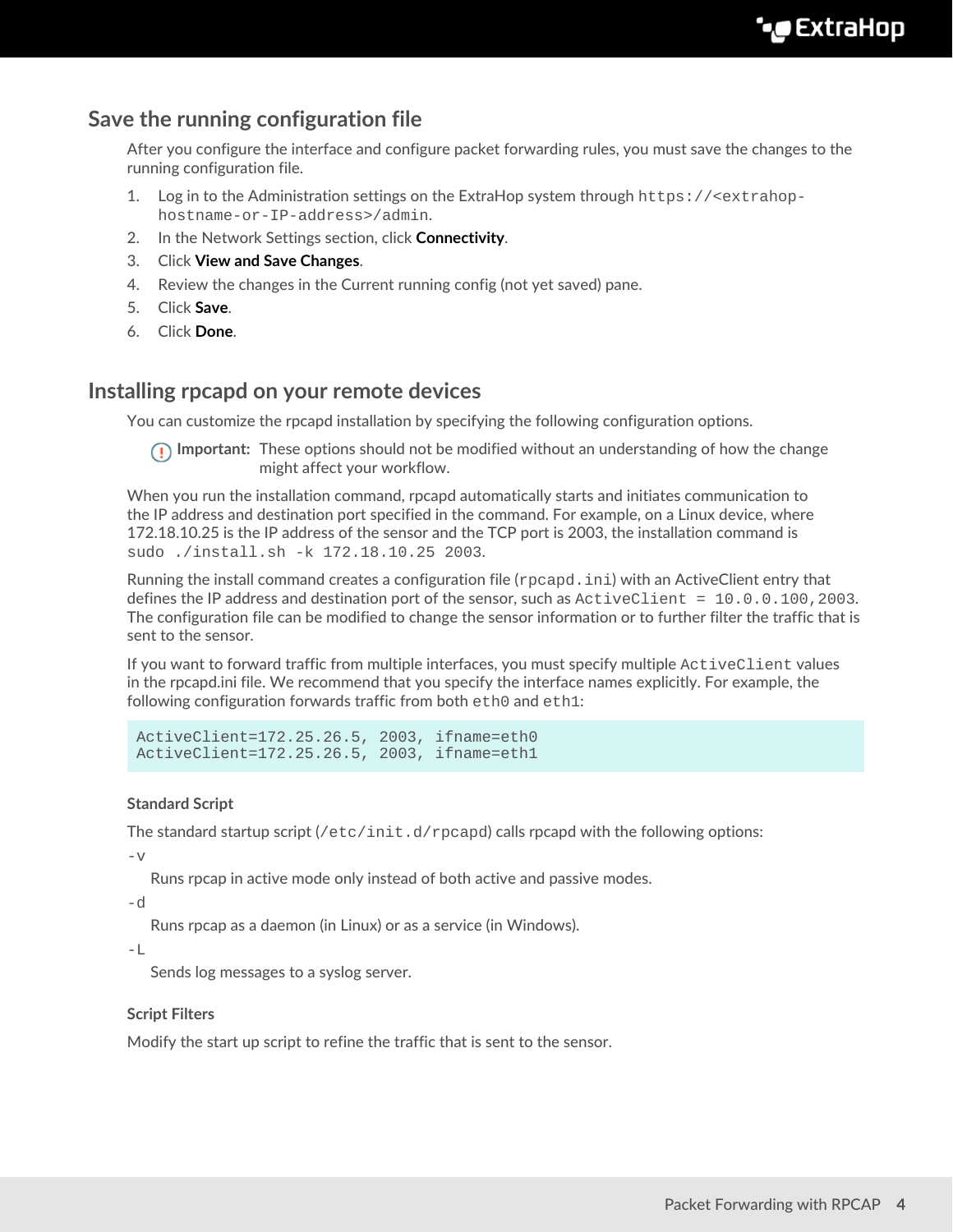$-F$ 

Specify a local filter in BPF syntax that is combined with any RPCAP filters set on your sensor through the AND operator. While standard BPF standard expressions are supported, RPCAP additionally supports the following qualifiers.

hatype <num>

Filter by the hardware type. For example, set this value to 1 for Ethernet or to 772 for loopback. For a complete list of hardware types, see the ARPHRD\_\* constants in the Linux if\_arp.h header file.

-i <interface>

Specify an interface for the RPCAP traffic.

-i any-eth

Captures any Ethernet interface and preserves the required Ethernet framing. (Linux only).

ifidx <num>

Filter by the interface index. (Linux only).

ifn <name>

Filter by the interface name. For example, not ifn eth0 excludes any packets on eth0 from being captured.

## <span id="page-4-0"></span>**Debian-Ubuntu Linux distributions**

#### **Before you begin**

The minimum Linux kernel version required to run rpcapd is 3.2.

- 1. Log in to your Debian or Ubuntu Linux server.
- 2. [Download](https://customers.extrahop.com/downloads/forwarders/)  $\mathbf{r}$  the latest version of the RPCAP forwarder software.
- 3. Open a terminal application and run the following command.

sudo dpkg --install <path to installer file>

- 4. Type the IP address of the ExtraHop sensor you are forwarding traffic to and then press ENTER.
- 5. To accept the default port configuration of 2003, press ENTER.
- 6. If you are not configuring additional arguments, leave the field empty and then press ENTER.
- 7. Run the following command to ensure that RPCAP is configured correctly:

sudo service rpcapd status

If you need to change any of the configuration options, run the following command and repeat the procedures above:

sudo dpkg-reconfigure rpcapd

### **RPM-based Linux distributions**

- 1. Log in to your RPM-based Linux server.
- 2. [Download](https://customers.extrahop.com/downloads/forwarders/)  $\mathbb{Z}$  the latest version of the RPCAP forwarder software.
- 3. Open a terminal application and run the following command:

sudo rpm --install <path to installer file>

4. Open the initialization script in a text editor (vi or vim, for example).

sudo vi /opt/extrahop/etc/rpcapd.ini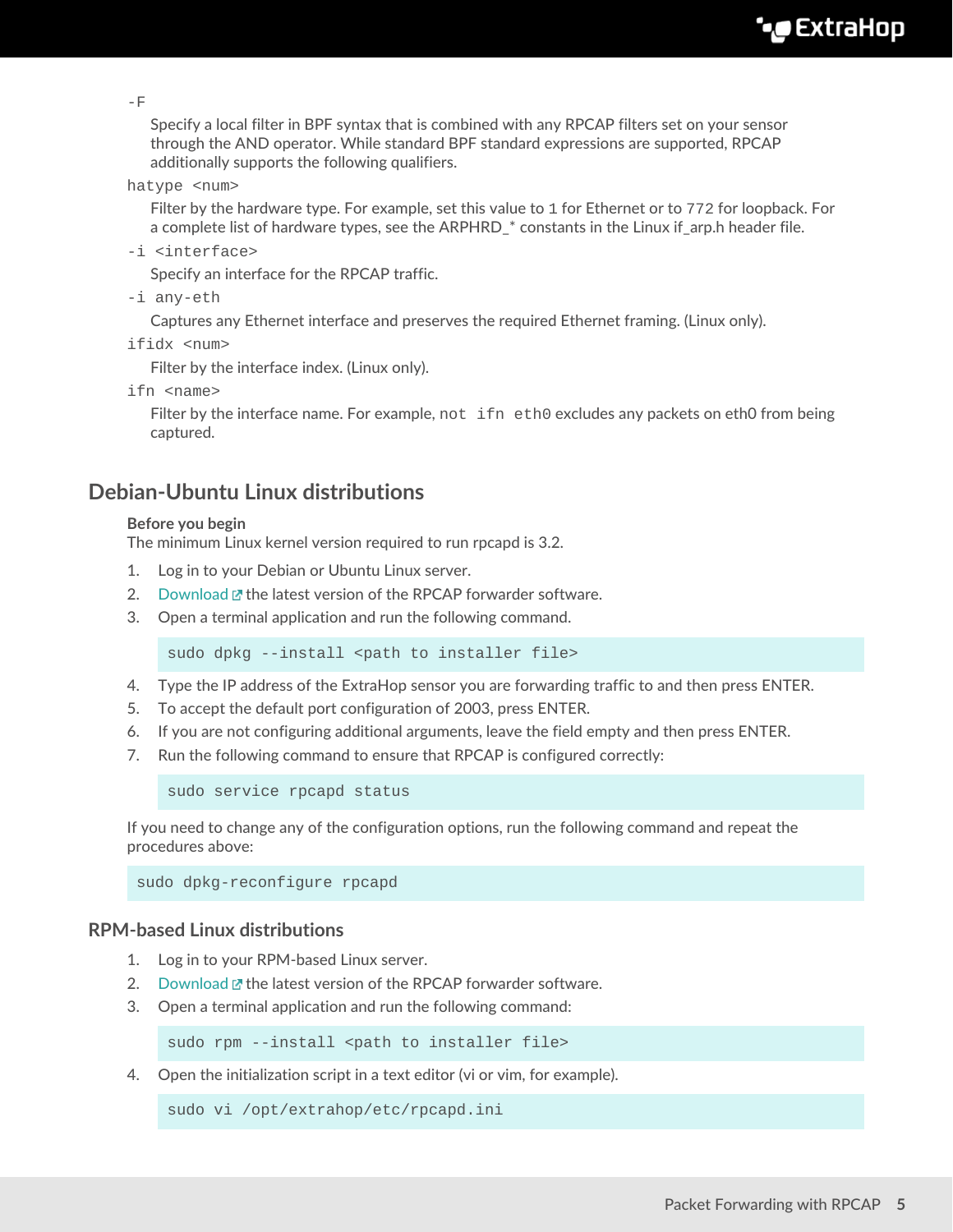- 5. Delete the hash symbol from the ActiveClient line.
- 6. Replace <TARGETIP> with the IP address of the sensor you are forwarding traffic to.
- 7. Replace <TARGETPORT> with 2003. The contents of the rpcapd.ini file should appear similar to the following example:

```
ActiveClient = 10.10.115.216,2003
NullAuthPermit = YES
UserName = rpcapd
```
- 8. Save and close the file.
- 9. Type the following command to start the rpcapd service:

```
sudo /etc/init.d/rpcapd start
```
### **Other Linux distributions**

- 1. Log in to your Linux server.
- 2. [Download](https://customers.extrahop.com/downloads/forwarders/)  $\mathbb{F}$  the latest version of the RPCAP forwarder software.
- 3. Open a terminal application and run the following command to extract the install script from the file:

tar xf rpcapd-8.0.5.3940.tar.gz

4. Change to the rpcapd directory:

cd rpcapd

5. Run the following command to install the forwarder. Replace <ip address> with the IP address of the sensor you are forwarding traffic to and replace  $\epsilon_{\text{port}}$  with 2003:

```
sudo ./install.sh -k <ip address> <port>
```
For example, sudo ./install.sh -k 10.10.115.215 2003

### **Configure rpcapd on a Linux device with multiple interfaces**

For devices with multiple interfaces, rpcapd can be configured to forward packets by interface.

To edit the configuration file, complete the following steps.

1. After installing rpcapd, open the rpcapd configuration file  $\frac{\log x}{\log x}$  /  $\frac{\log x}{\log x}$  and  $\frac{\log x}{\log x}$  in a text editor. The configuration file contains text similar to the following example:

```
ActiveClient = 10.0.0.100,2003
NullAuthPermit = YES
```
- 2. Specify an interface to monitor by appending one of the following clauses to the ActiveClient line: ifaddr=<interface\_ip\_addr> or ifname=<interface\_name>.
- 3. Send traffic to multiple sensors or from multiple interfaces on your device by adding another ActiveClient entry:

```
ActiveClient =
  <extrahop_management_ip>,<extrahop_rpcapd_port>,ifname=<interface_name>
```
or

```
ActiveClient =
  <extrahop_management_ip>,<extrahop_rpcapd_port>,ifaddr=<interface_ip_address>
```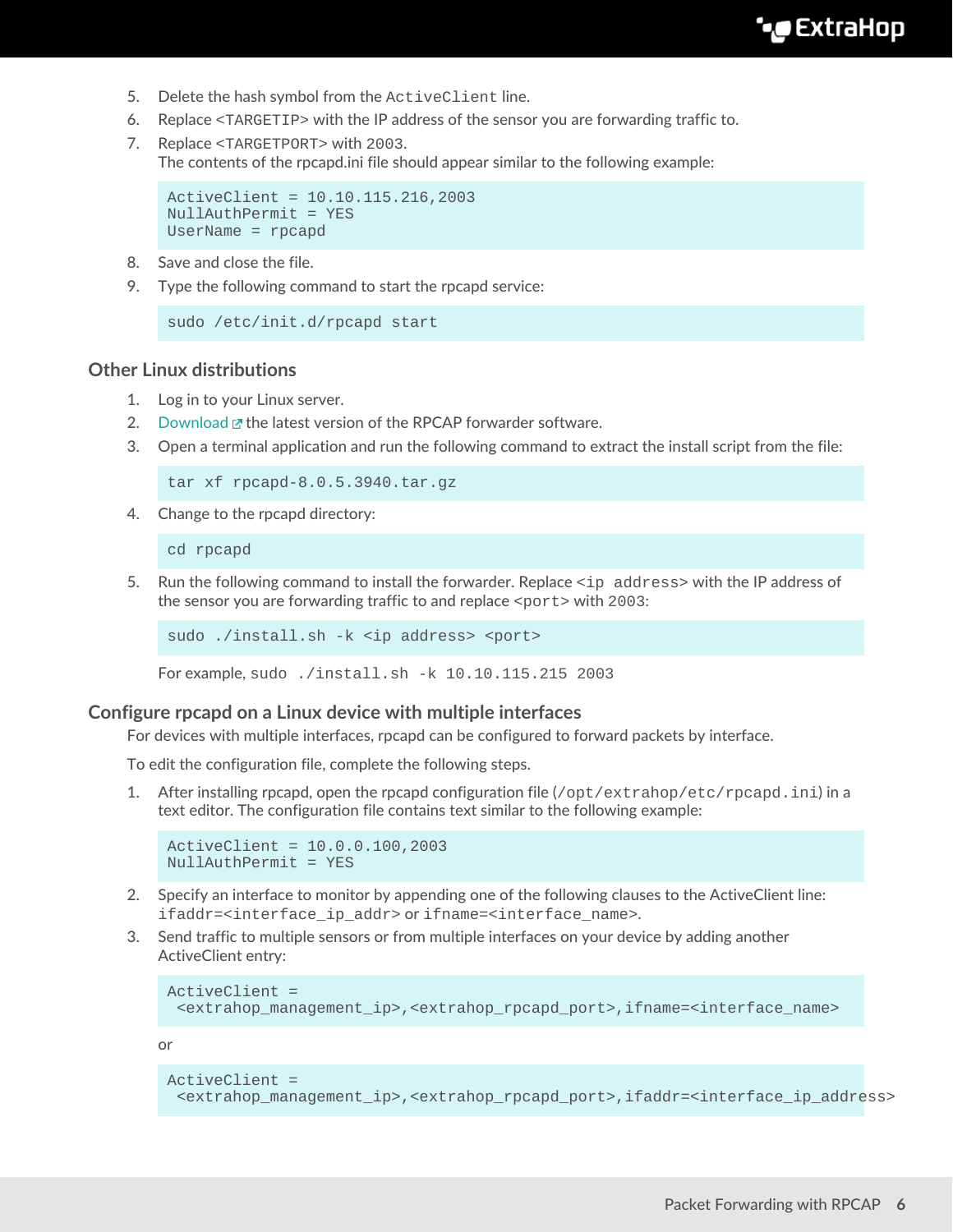**∙e** ExtraHop

where *<interface\_name>* is the name of the interface from which you want to forward packets and *<interface\_ip\_address>* is the IP address of the interface from which the packets are forwarded. The *<interface\_ip\_address>* can be either an individual IP address, such as 10.10.1.100, or a CIDR specification that contains the IP address, such as 10.10.1.0/24

- 4. Save the configuration file.
- 5. Restart rpcapd by running the following command: sudo /etc/init.d/rpcapd restart.

### **Example Linux configurations**

The following example shows an interface in CIDR format.

ActiveClient = 10.10.6.45, 2003, ifaddr=10.10.1.0/24 NullAuthPermit = YES

The following example shows a configuration that forwards packets by interface name:

ActiveClient = 10.10.6.45, 2003, ifname=eth0 NullAuthPermit = YES

### **Uninstall the software**

Complete the following steps to uninstall RPCAP software.

- 1. Log in to the Linux server.
- 2. Open a terminal application and choose one of the following options to remove the software.
	- For RPM-based servers, run the following command:

sudo rpm --erase rpcapd

• For Debian and Ubuntu servers, run the following command:

sudo apt-get --purge remove rpcapd

3. Type  $Y$  at the prompt to confirm the software removal and then press ENTER.

### <span id="page-6-0"></span>**Install rpcapd on a Windows server with the installation wizard**

- 1. Log in to the Windows computer where you want to install RPCAP.
- 2. Download the Installation package for Windows Servers from the ExtraHop [Downloads and Resources](https://customers.extrahop.com/downloads/forwarders) Mebpage.
- 3. Double-click the rpcap-<version>.exe file and then click **Run**.
- 4. Click **Next**.
- 5. In the ExtraHop IP field, type the IP address of the sensor where you want to forward packets.
- 6. In the ExtraHop port field, type the number for the port that you want to forward packets through. The default port is 2003.
- 7. Click **Next**.
- 8. Leave the Additional arguments for the service field blank and click **Next**.
- 9. Leave the Destination Folder location at the default location, or browse and select another folder.
- 10. Click **Install**.
- 11. After the installation completes, click **Close**.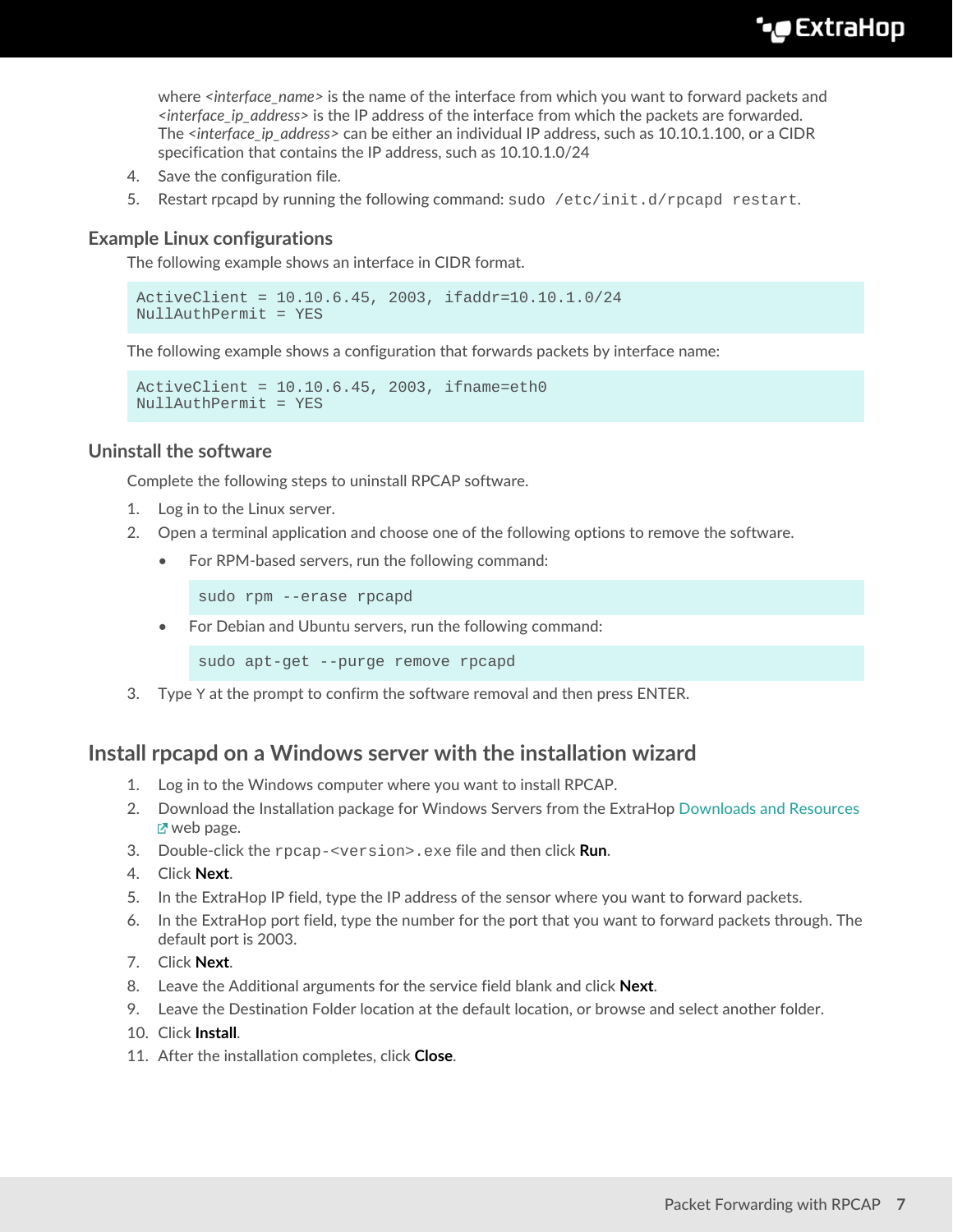### **Configure rpcapd on a Windows device with multiple interfaces**

For network devices with multiple interfaces, rpcapd can be configured to forward packets from multiple interfaces.

To edit the configuration file, complete the following steps.

1. After installing rpcapd, open the rpcapd configuration file  $(C:\Perogram \ Files\reap{P}$ \rpcapd.ini).The file contains text similar to the following:

```
ActiveClient = 10.0.0.100,2003
NullAuthPermit = YES
```
- 2. Specify an interface to monitor by adding the following line: ifaddr=<interface\_ip\_addr> or ifname=<interface\_name>.
- 3. Send traffic to multiple ExtraHop systems or from multiple interfaces on your device by adding another ActiveClient entry:

```
ActiveClient = <extrahop_management_ip>, <extrahop_rpcapd_port>,
  ifname=<interface_name>
```
or

```
ActiveClient = <extrahop_management_ip>,
  <extrahop_rpcapd_port>,ifaddr=<interface_ip_address>
```
where *<interface\_name>* is the name of the interface from which you want to forward packets and *<interface\_ip\_address>* is the IP address of the interface from which the packets are forwarded. The *<interface ip address>* can be either an individual IP address, such as 10.10.1.100, or a CIDR specification that contains the IP address, such as 10.10.1.0/24.

The *<interface\_name>* is formatted as \Device\NPF\_{<GUID>}, where *<GUID>* is the globally unique identifier (GUID) of the interface. For example, if the interface GUID is 2C2FC212-701D-42E6-9EAE-BEE969FEFB3F, the interface name is \Device \NPF\_{2C2FC212-701D-42E6-9EAE-BEE969FEFB3F}.

- 4. Save the configuration file.
- 5. Restart rpcapd by running the following command:restart-service rpcapd

### **Example Windows configurations**

The following example shows two interfaces in CIDR format.

```
ActiveClient = 10.10.6.45, 2003, ifaddr=10.10.1.0/24
ActiveClient = 10.10.6.45, 2003, ifaddr=10.10.2.0/24
NullAuthPermit = YES
```
The following example shows a configuration that forwards packets by interface name.

```
ActiveClient = 10.10.6.45, 2003,ifname=\Device\NPF_{2C2FC212-701D-42E6-9EAE-
BEE969FEFB3F}
ActiveClient = 10.10.6.45, 2003,ifname=\Device\NPF_{3C2FC212-701D-42E6-9EAE-
BEE969FEFB3F}
NullAuthPermit = YES
```
### **Uninstall the software**

Complete the following steps to uninstall RPCAP software through the Windows Programs control panel.

- 1. Log in to the Windows computer where the RPCAP software is installed.
- 2. Open the Control Panel and click **Uninstall a program**.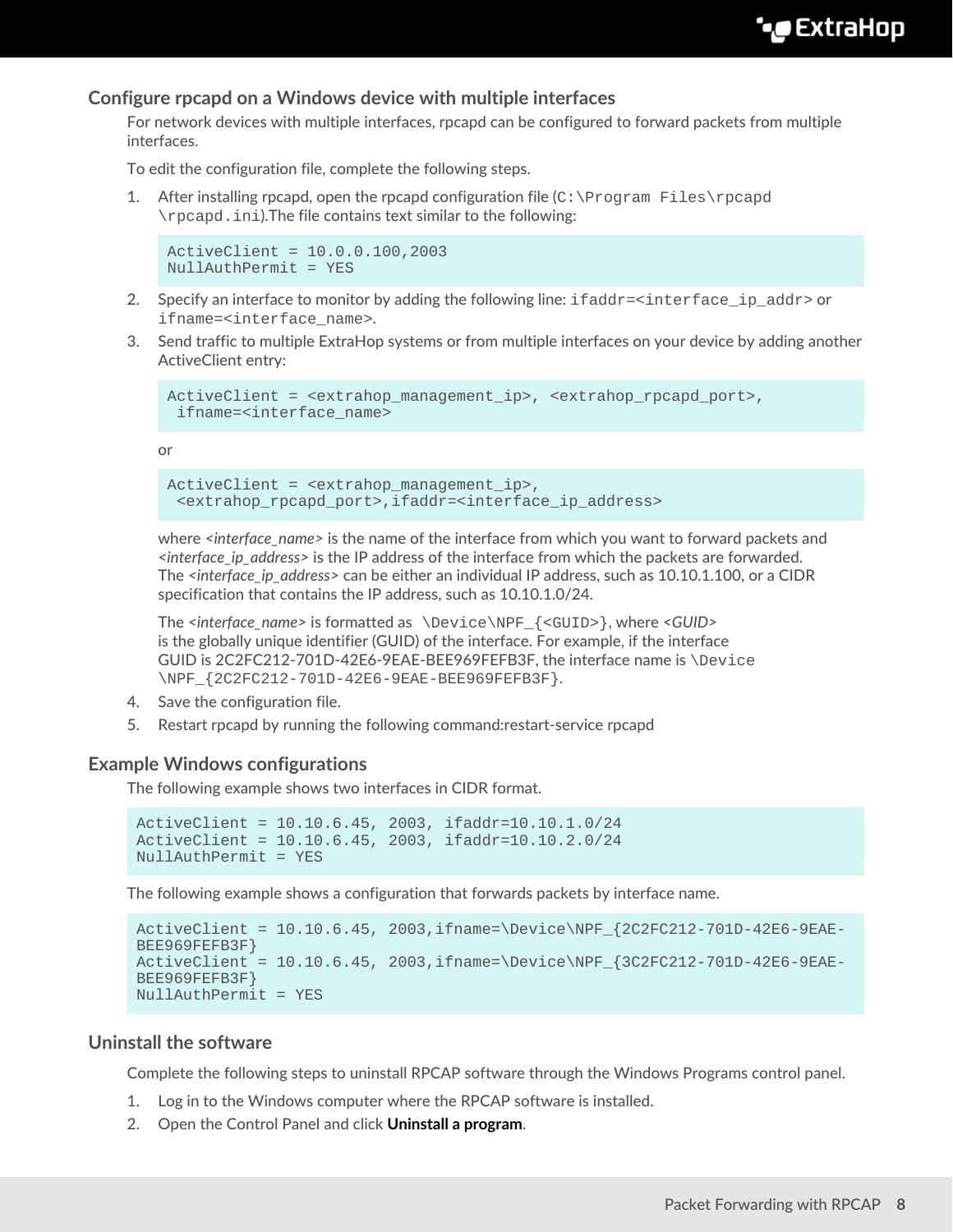- 3. Select **RPCAP Service For Windows** in the list and then click **Uninstall/Change**.
- 4. Click **Remove**.
- 5. After the software is removed, click **Close**.

# **Verify your RPCAP traffic**

After your configuration is complete, you can view RPCAP packets and throughput metrics on the System Health page to verify that the correct traffic is being forwarded to the ExtraHop system.

Access the System Health page by clicking the System Settings icon  $^{\circ}$  $^{\circ}$   $^{\circ}$   $^{\circ}$   $^{\circ}$   $^{\circ}$   $^{\circ}$   $^{\circ}$   $^{\circ}$   $^{\circ}$   $^{\circ}$   $^{\circ}$   $^{\circ}$   $^{\circ}$   $^{\circ}$   $^{\circ}$   $^{\circ}$   $^{\circ}$   $^{\circ}$   $^{\circ}$   $^{\circ}$   $^{\circ}$   $^{\circ}$   $^{\circ}$   $^{\circ}$   $^{\circ}$   $^{\circ}$   $^{\circ}$   $^{\circ}$   $^{\circ}$   $^{\circ}$   $^{\circ}$ Search...

Learn more about [System Health dashboard .](https://docs.extrahop.com/8.9/system-health-overview)..

### **Forwarded by Peer**

A list chart that displays the following information regarding packets and frames that are forwarded by an RPCAP peer:

### **Forwarded Packets**

The number of packets that an RPCAP peer attempted to forward to an ExtraHop system.

### **Forwarder Interface Packets**

The total number of packets that were viewed by the forwarder. Forwarders on RPCAP devices will coordinate with each other to keep multiple devices from sending the same packet. This is the number of packets that were viewed before any frames were removed to reduce forwarded traffic, and before frames were removed by user-defined filters.

### **Forwarder Kernel Frame Drops**

The number of frames that were dropped because the kernel of the RPCAP peer was overloaded with the stream of unfiltered frames. Unfiltered frames have not been filtered by the kernel to remove duplicate packets or packets that should not be forwarded because of user-defined rules.

### **Forwarder Interface Drops**

The number of packets that were dropped because the RPCAP forwarder was overloaded with the stream of unfiltered frames. Unfiltered frames have not been filtered to remove duplicate packets or packets that should not be forwarded because of user-defined rules.

### **How this information can help you**

Any time you see packets dropped by the RPCAP peer, it indicates that there is an issue with the RPCAP software.

### **Received by the ExtraHop system**

A list chart that displays the following information regarding packets and frames that are received by an ExtraHop system from a Remote Packet Capture (RPCAP) peer:

### **Encapsulated Bytes**

The total size of all packets related to the UDP flow from the RPCAP device to the ExtraHop system, in bytes. This information shows you how much traffic the RPCAP forwarder is adding to your network.

### **Encapsulated Packets**

The number of packets related to the UDP flow from the RPCAP device to the ExtraHop system.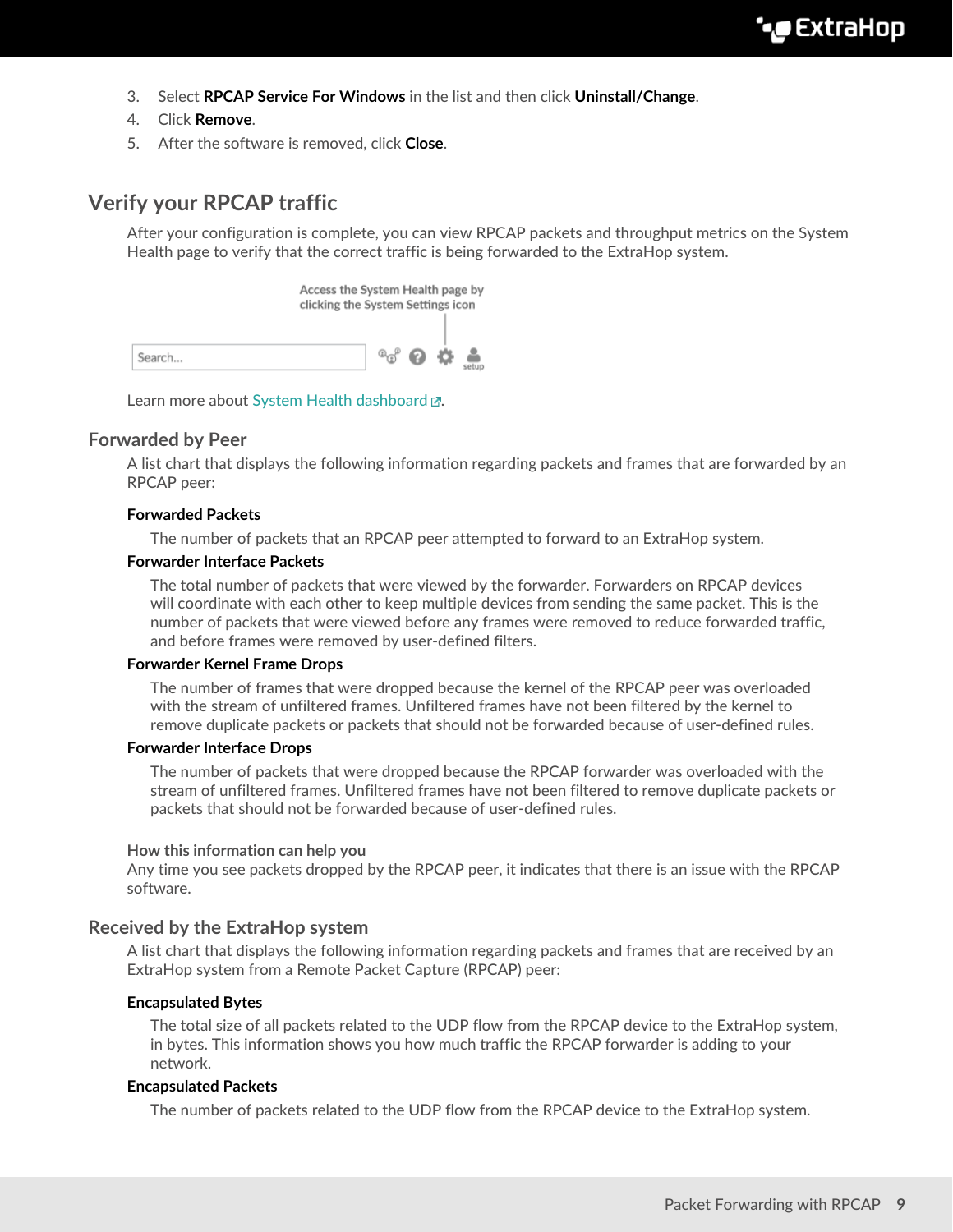### **Tunnel Bytes**

The total size of packets, not including encapsulation headers, that the ExtraHop system received from an RPCAP device, in bytes.

#### **Tunnel Packets**

The number of packets that the ExtraHop system received from an RPCAP peer. This number should be very close to the Forwarded Packets number in the Sent by Remote Device chart. If there is a big gap between these two numbers, then packets are dropping between the RPCAP device and the ExtraHop system.

#### **How this information can help you**

Tracking the encapsulated packets and bytes is a good way to make sure that RPCAP forwarders are not placing an unnecessary load on your network. You can monitor tunnel packets and bytes to make sure that the ExtraHop system is receiving everything that the RPCAP device is sending.

# **Sample RPCAP configuration**

The following sample configurations illustrate how traffic rules apply to packet forwarding.

In all scenarios below, the sensor interface has a network configuration of 172.25.26.5, 172.25.26.0/24 and is configured for RPCAP, as displayed in the following figure.

Scenario 1: The sensor is configured to accept all interface traffic, as displayed in the following figure.

### **Add RPCAP Port Definition**

|                           | Saving RPCAP settings will restart the capture | <b>Save</b> | Cancel |
|---------------------------|------------------------------------------------|-------------|--------|
| Filter:                   | Berkeley packet filter syntax                  |             |        |
| Interface Name:           |                                                |             |        |
| <b>Interface Address:</b> | ۰<br>$\triangleq$                              |             |        |
| Port:                     | 2003                                           |             |        |

| <b>Client Network Configuration</b>       | RPCAP Configuration (rpcapd.ini) Traffic Forwarded                             |                                       |
|-------------------------------------------|--------------------------------------------------------------------------------|---------------------------------------|
| $eth0 = 10.10.1.20$ ,<br>10.10.1.0/24     | ActiveClient=172.25.26.5, All traffic on eth0.<br>2003                         |                                       |
| $eth0 = 10.10.1.21$<br>10.10.1.0/24       | ActiveClient=172.25.26.5, All traffic on eth0. No traffic<br>2003              | from eth1.                            |
| $eth1 = 192.168.4.21,$<br>192.168.4.0/24  |                                                                                |                                       |
| $eth0 = 10.10.1.21$ ,<br>10.10.1.0/24     | ActiveClient=172.25.26.5, All traffic on eth1. No traffic<br>2003, ifname=eth1 | from eth0.                            |
| $eth1 = 192.168.4.21$ ,<br>192.168.4.0/24 |                                                                                |                                       |
| $eth0 = 10.10.1.21$ ,<br>10.10.1.0/24     | ActiveClient=172.25.26.5,<br>$2003$ , ifname= eth $0$                          | All traffic on both eth0 and<br>eth1. |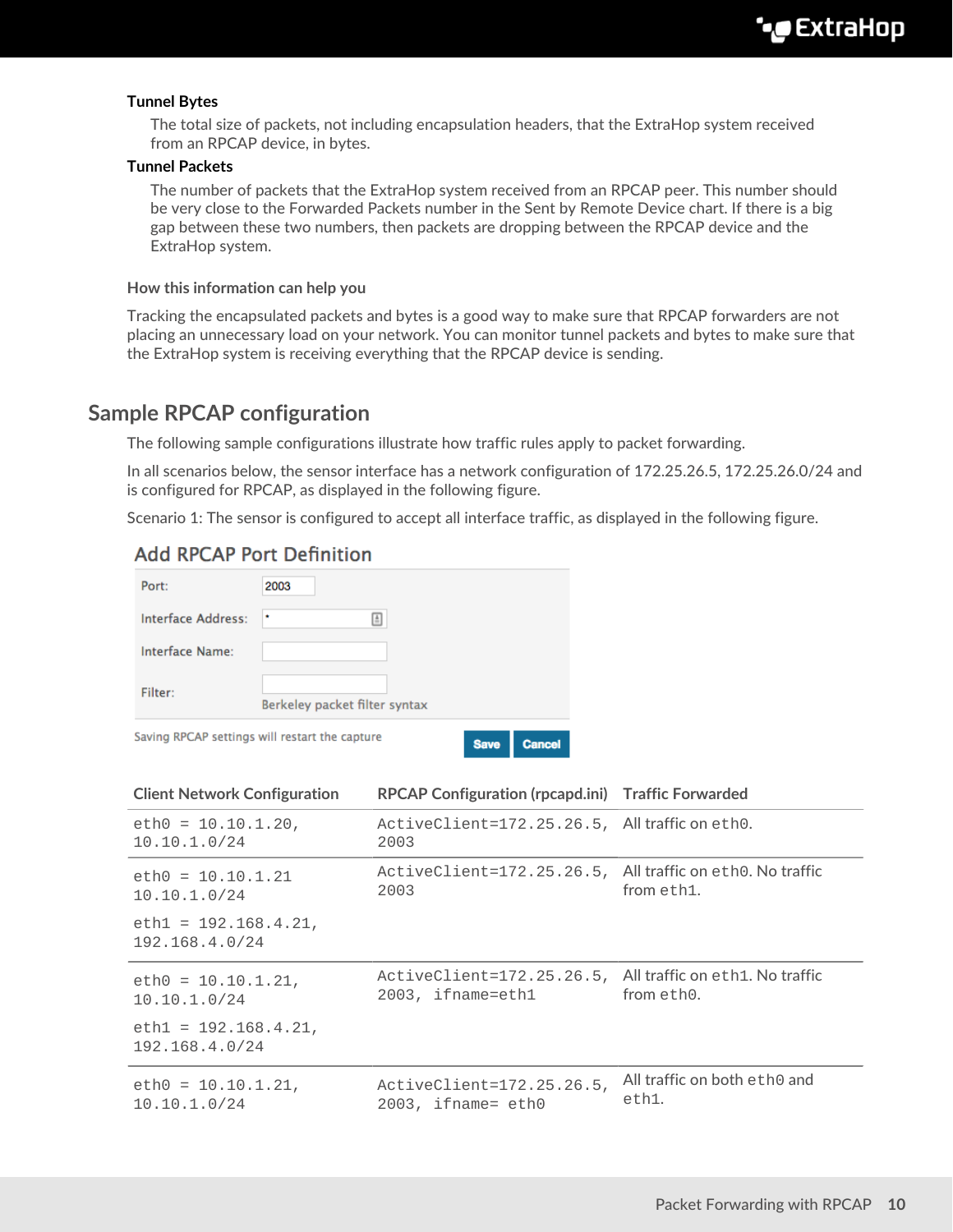| <b>Client Network Configuration</b> | RPCAP Configuration (rpcapd.ini) Traffic Forwarded |  |
|-------------------------------------|----------------------------------------------------|--|
| $eth1 = 192.168.4.21.$              | ActiveClient=172.25.26.5,                          |  |
| 192.168.4.0/24                      | $2003$ , ifname = ethl                             |  |

Scenario 2: The sensor is configured to accept traffic from only the device eth1 interface, as displayed in the following figure.

# **Add RPCAP Port Definition**

| Port:              | 2003                                                                    |
|--------------------|-------------------------------------------------------------------------|
| Interface Address: | A.                                                                      |
| Interface Name:    | eth1                                                                    |
| Filter:            | Berkeley packet filter syntax                                           |
|                    | Saving RPCAP settings will restart the capture<br><b>Save</b><br>Cancel |

| <b>Client Network Configuration</b>       | RPCAP Configuration (rpcapd.ini) Traffic Forwarded                             |                                               |
|-------------------------------------------|--------------------------------------------------------------------------------|-----------------------------------------------|
| $eth0 = 10.10.1.20$ ,<br>10.10.1.0/24     | ActiveClient=172.25.26.5, No traffic is forwarded.<br>2003                     |                                               |
| $eth0 = 10.10.1.21$ ,<br>10.10.1.0/24     | ActiveClient=172.25.26.5, All traffic on eth1. No traffic<br>2003              | from eth0.                                    |
| $eth1 = 192.168.4.21,$<br>192.168.4.0/24  |                                                                                |                                               |
| $eth0 = 10.10.1.21$ ,<br>10.10.1.0/24     | ActiveClient=172.25.26.5, All traffic on eth1. No traffic<br>2003, ifname=eth1 | from eth0.                                    |
| $eth1 = 192.168.4.21$ ,<br>192.168.4.0/24 |                                                                                |                                               |
| $eth0 = 10.10.1.21$ ,<br>10.10.1.0/24     | ActiveClient=172.25.26.5,<br>2003, ifname= eth0                                | All traffic on eth1. No traffic<br>from eth0. |
| $eth1 = 192.168.4.21$ ,<br>192.168.4.0/24 | ActiveClient=172.25.26.5,<br>$2003$ , ifname = ethl                            |                                               |

Scenario 3: The sensor is configured to accept all interface traffic for TCP port 80, as displayed in the following figure.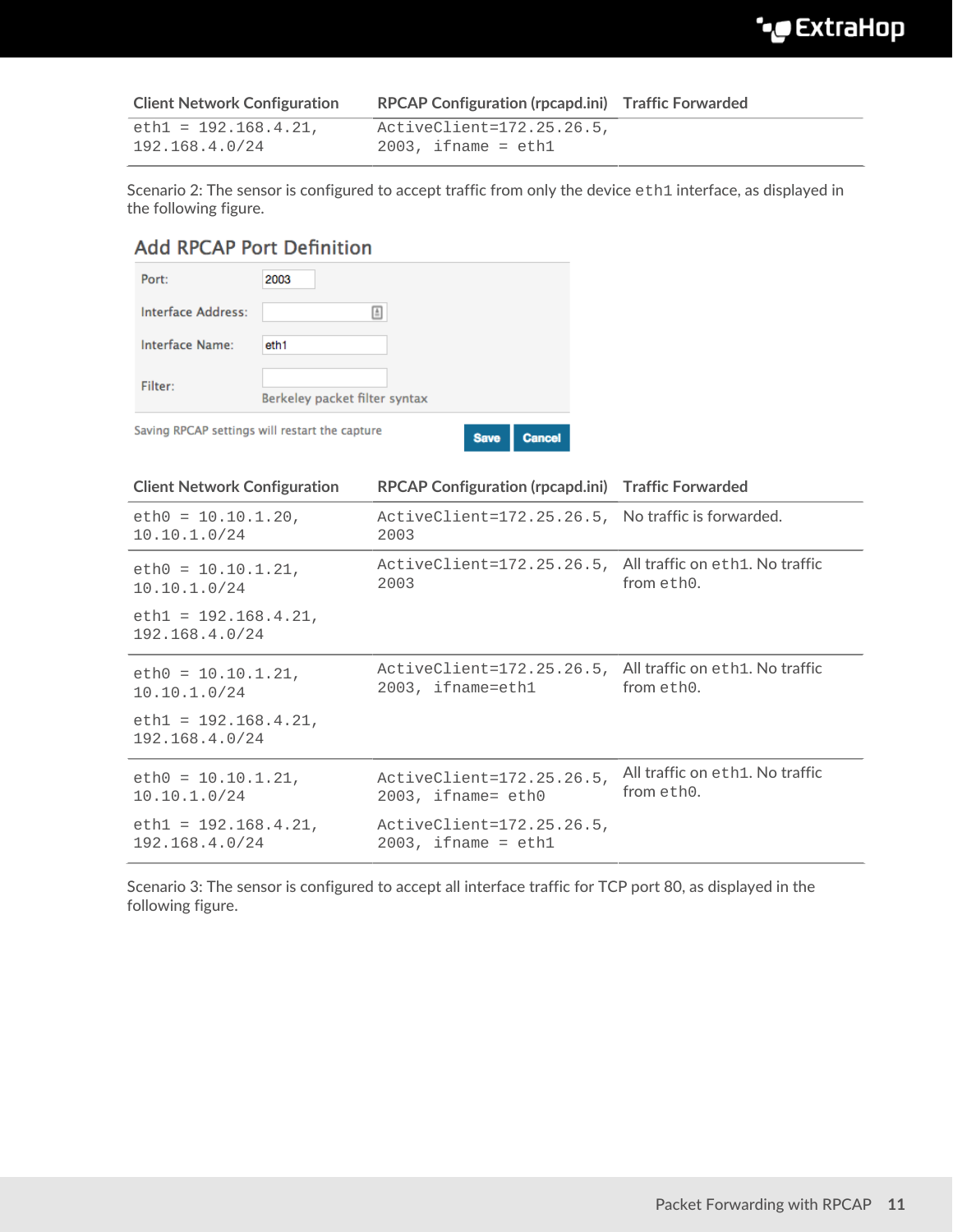# **Add RPCAP Port Definition**

| Port:              | 2003                                                                           |
|--------------------|--------------------------------------------------------------------------------|
| Interface Address: | ۰<br>L.                                                                        |
| Interface Name:    |                                                                                |
| Filter:            | tcp port 80                                                                    |
|                    | Berkeley packet filter syntax                                                  |
|                    | Saving RPCAP settings will restart the capture<br><b>Save</b><br><b>Cancel</b> |

| <b>Client Network Configuration</b>       | RPCAP Configuration (rpcapd.ini) Traffic Forwarded              |                                                        |
|-------------------------------------------|-----------------------------------------------------------------|--------------------------------------------------------|
| $eth0 = 10.10.1.20$ ,<br>10.10.1.0/24     | ActiveClient=172.25.26.5, Only port 80 traffic on eth0.<br>2003 |                                                        |
| $eth0 = 10.10.1.21$ ,<br>10.10.1.0/24     | ActiveClient=172.25.26.5,<br>2003                               | Only port 80 traffic on eth0. No<br>traffic from eth1. |
| $eth1 = 192.168.4.21$ ,<br>192.168.4.0/24 |                                                                 |                                                        |
| $eth0 = 10.10.1.21$ ,<br>10.10.1.0/24     | ActiveClient=172.25.26.5,<br>$2003$ , ifname=eth1               | Only port 80 traffic on eth1. No<br>traffic from eth0. |
| $eth1 = 192.168.4.21$ ,<br>192.168.4.0/24 |                                                                 |                                                        |
| $eth0 = 10.10.1.21$ ,<br>10.10.1.0/24     | ActiveClient=172.25.26.5,<br>2003, ifname=eth0                  | Only port 80 traffic on eth0.                          |

Scenario 4: The sensor is configured to only accept TCP port 80 traffic from the eth1 interface, as displayed in the following figure.

# **Add RPCAP Port Definition**

| Port:                                          | 2003                         |  |
|------------------------------------------------|------------------------------|--|
| Interface Address:                             | l A                          |  |
| Interface Name:                                | eth1                         |  |
| Filter:                                        | tcp port 80                  |  |
| Berkeley packet filter syntax                  |                              |  |
| Saving RPCAP settings will restart the capture | <b>Save</b><br><b>Cancel</b> |  |

| <b>Client Network Configuration</b>  | RPCAP Configuration (rpcapd.ini) Traffic Forwarded         |  |
|--------------------------------------|------------------------------------------------------------|--|
| $eth0 = 10.10.1.20.$<br>10.10.1.0/24 | ActiveClient=172.25.26.5, No traffic is forwarded.<br>2003 |  |